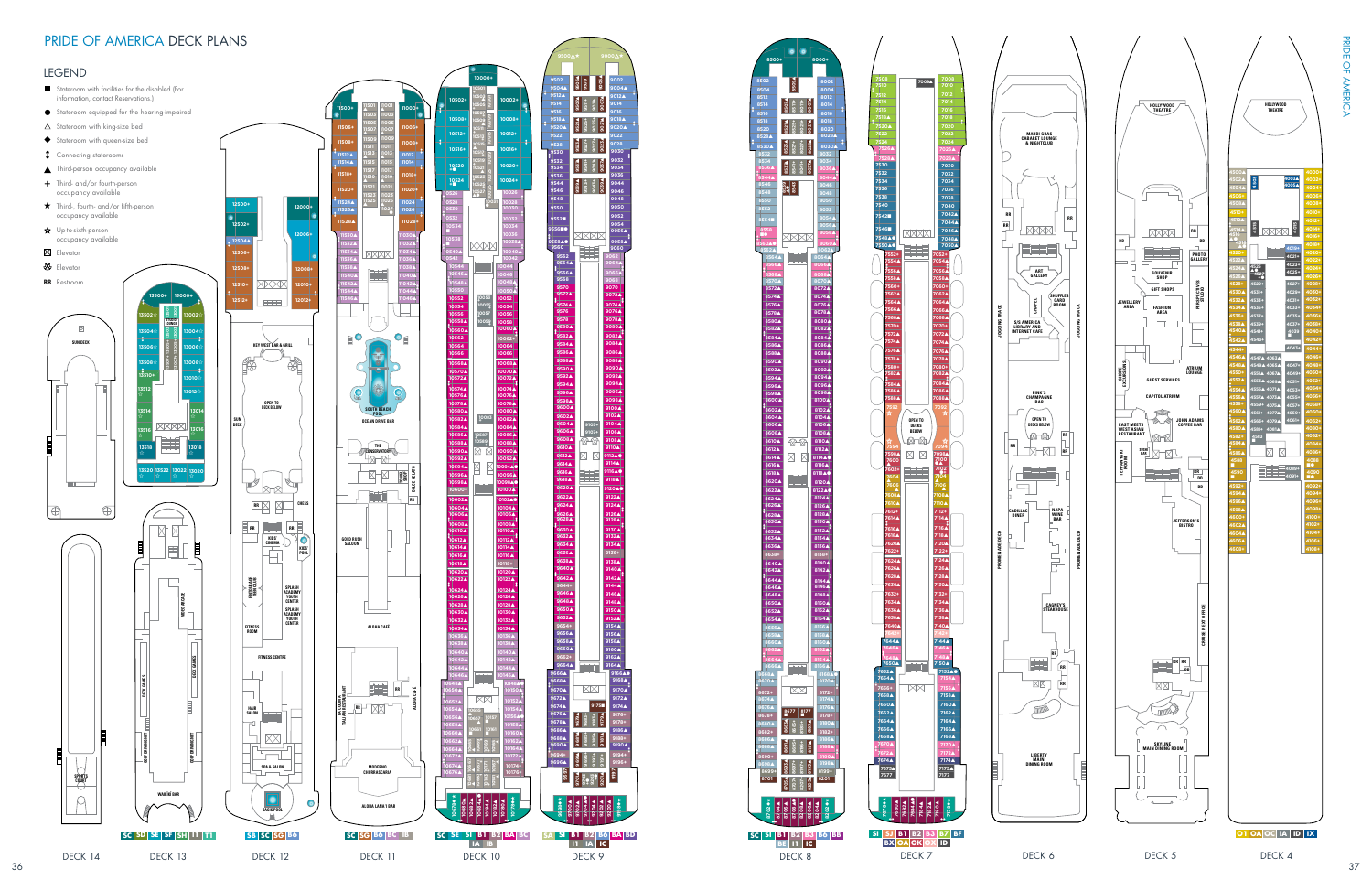\*Visit ncl.com for information about the differences between these stateroom categories.

## BALCONY STATEROOMS

Floor-to-ceiling glass doors open to a private balcony. Two lower beds convert to a queen-size bed with additional bedding to sleep a total of three or four guests.



#### **B1** AFT-FACING LARGE BALCONY

The Aft-Facing Balcony offers truly incredible views and a great way to feel the ocean breeze. Sleeps up to three.

### **B<sub>2</sub>** FAMILY BALCONY

Because you are located mid-ship on a high deck, you'll have easy access to all the exciting activities and dining options on board. Sleeps up to three.

There's plenty of room for the whole family. These staterooms include additional bedding that sleeps one guest. Sleeps up to four.

#### **B3** FAMILY BALCONY

These connecting staterooms are great family accommodations, and when two are purchased together they can accommodate up to six comfortably. Sleeps up to three.

### **B6 B7** LARGE BALCONY\*

The large balcony offers an incredible view. Sleeps up to three.

## **BA BB** MID-SHIP BALCONY\*

#### **BC BD** BALCONY\*

These staterooms are forward or aft and are located on a high deck. Deck level and location determine the category. Sleeps up to three.

#### **BE BF BX** BALCONY\*

These staterooms are forward or aft and are located on a middle deck. Deck level and location determine the category. Sleeps up to three.

## OCEANVIEW STATEROOMS

Large windows offer views of the latest port. All feature two lower beds that convert to a queen-size bed.



## **O1** FAMILY OCEANVIEW PICTURE WINDOW

They include a sitting area in most, plus additional bedding to sleep a total of four. Not to mention the incredible views from the large picture window. Stateroom 4000 has a porthole window.

## **OA** MID-SHIP OCEANVIEW PICTURE WINDOW

These staterooms include two lower beds and additional bedding to sleep a total of four. Because they are mid-ship, you'll have easy access to everything on board.

## **OC** OCEANVIEW PICTURE WINDOW

These staterooms feature two lower beds and additional bedding to sleep a total of three. Stateroom 4500 has a porthole window.

#### **OK OX** OBSTRUCTED OCEANVIEW\*

These staterooms feature two lower beds and additional bedding to sleep a total of four. They include a picture window or porthole window with an obstructed view. Deck level and location determine the category.

## INSIDE STATEROOMS

These staterooms are the most affordable way to cruise with many of the same amenities as an Oceanview stateroom.



### **I1** FAMILY INSIDE

These inside staterooms are a great way for the whole family to cruise. They feature two lower beds and additional bedding to sleep a total of four.

## **IA** MID-SHIP INSIDE

These staterooms feature two lower beds and additional bedding to sleep a total of four. And because they are mid-ship, you'll have easy access to all the exciting activities and delicious dining options on board.

#### **IB IC ID IX** INSIDE\*

These staterooms offer your most affordable way to cruise. They include two lower beds and some have additional bedding to sleep up to four. Deck level and location determine the category.

#### **T1** STUDIO

Private keycard-access complex comprised of staterooms specifically designed and priced for the solo traveller. Featuring a full-size bed, a one-way window to the corridor, and separate areas for your bathroom, sink and shower, in 100 square feet of living space. Includes access to the private Studio Lounge. No single supplement required.

## SUITES

All our Suites include butler and concierge service and feature king- or queen-size beds, luxury baths and private balconies.



### **SA** 2-BEDROOM DELUXE FAMILY SUITE WITH LARGE BALCONY

With two bedrooms, one with a king-size bed and walk-in closet and one with two lower convertible beds, there is plenty of space for the whole family. They also feature two bathrooms, two TVs, a living room with a pullman bed and a large private balcony. Sleeps up to five.

#### **SB** DELUXE OWNER'S SUITE WITH LARGE BALCONY

Our largest Suite includes a separate bedroom with king-size bed and walk-in closet, luxury bath with whirlpool tub and separate shower and guest bathroom. This suite features a living room with double sofa bed, baby grand piano, two TVs, dining room and private balcony with hot tub and dining area. Sleeps up to four.

#### **SC** OWNER'S SUITE WITH LARGE BALCONY

These Suites feature a separate bedroom with a king-size bed, walk-in closet, luxury bath with whirlpool tub and separate shower, a guest bathroom and a double sofa bed. They also feature a living room, dining room and private balcony with hot tub. Staterooms on Deck 13 do not have a hot tub on the balcony and do not have a guest bathroom. Sleeps up to four.

#### **SD** DELUXE PENTHOUSE WITH LARGE BALCONY

Enjoy the views from your large private balcony. These Suites include a king-size bed, walk-in closet, and luxury bath with whirlpool tub and separate shower, a double sofa bed and double Murphy bed. Sleeps up to six.

## **SE SF SG SH** PENTHOUSE WITH LARGE BALCONY\*

These Suites feature a king-size bed, walk-in closet, bath, shower and double sofa bed. Some feature bedding for up to two additional guests. Sleeps up to six.

### **SI** 2-BEDROOM FAMILY SUITE WITH LARGE BALCONY

Perfect for the family, these Suites feature two bedrooms, one with a queen-size bed and the other with a single sofa bed and additional bedding for up to two guests. Plus, there are many connecting staterooms. Sleeps up to five.

#### **SJ** 2-BEDROOM OBSTRUCTED VIEW FAMILY SUITE

These Suites include two lower beds that convert to a queen and a double sofa bed. Plus, there's an extra bedroom that includes two lower beds that convert to a queen and additional bedding to accommodate two guests. Sleeps up to eight.